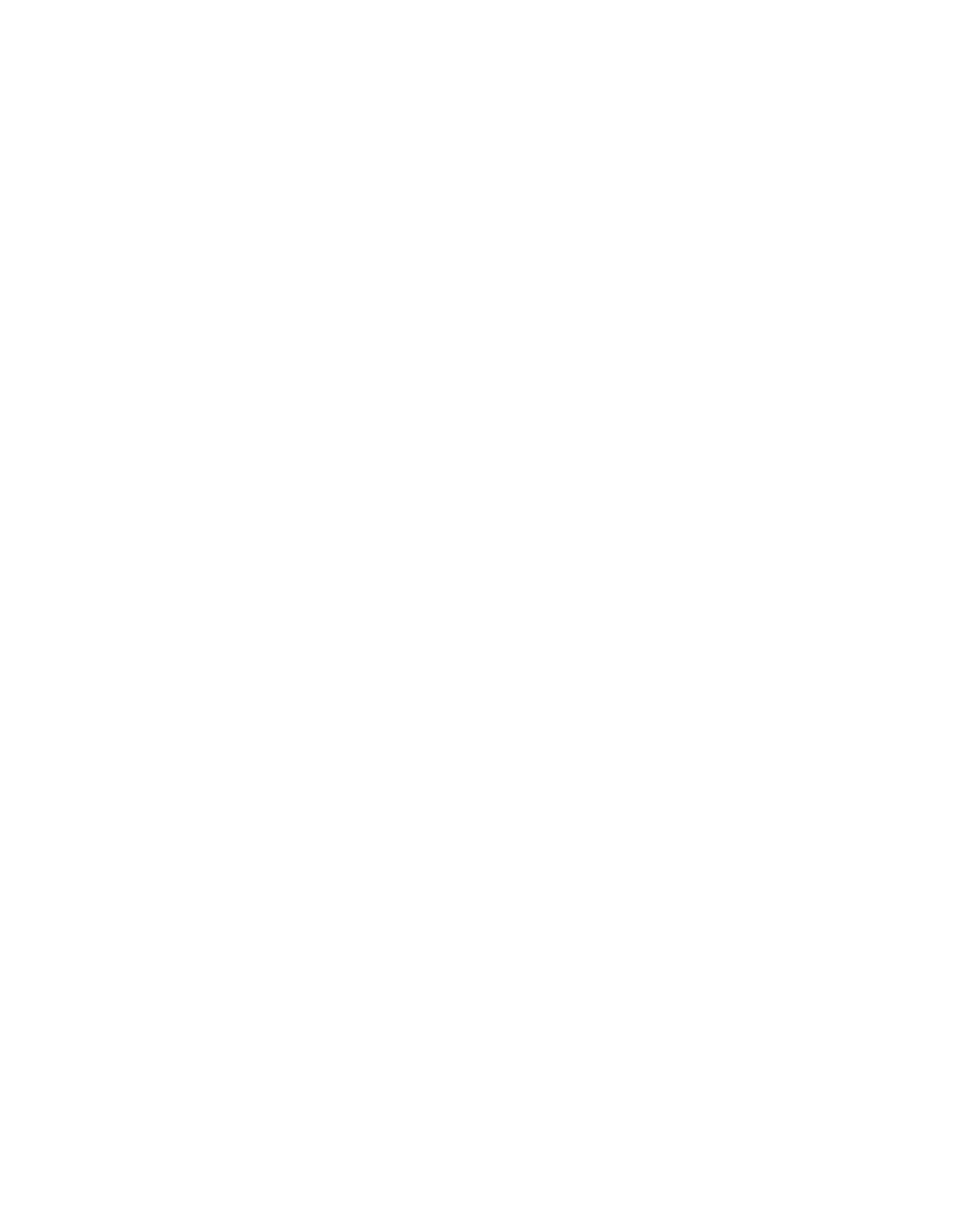(e) If no certificate of birth is on file for the person for whom a new birth certificate is to be established under this Code section and the date and place of birth have not been determined in the adoption, legitimation, or paternity proceedings, a delayed certificate of birth shall be filed with the state registrar as provided [in Code Section 31-10-11](http://web2.westlaw.com/find/default.wl?vc=0&rp=%2ffind%2fdefault.wl&DB=1000468&DocName=GAST31%2D10%2D11&FindType=L&AP=&fn=_top&rs=WLW7.01&mt=Westlaw&vr=2.0&spa=003260477-4000&sv=Split) or [31-](http://web2.westlaw.com/find/default.wl?vc=0&rp=%2ffind%2fdefault.wl&DB=1000468&DocName=GAST31%2D10%2D12&FindType=L&AP=&fn=_top&rs=WLW7.01&mt=Westlaw&vr=2.0&spa=003260477-4000&sv=Split) [10-12](http://web2.westlaw.com/find/default.wl?vc=0&rp=%2ffind%2fdefault.wl&DB=1000468&DocName=GAST31%2D10%2D12&FindType=L&AP=&fn=_top&rs=WLW7.01&mt=Westlaw&vr=2.0&spa=003260477-4000&sv=Split) before a new certificate of birth is established. The new birth certificate shall be prepared on the delayed birth certificate form.

(f) When a new certificate of birth is established by the state registrar, the original birth certificate shall not be subject to inspection except as provided in this Code section. All copies of the original certificate of birth in the custody of any other custodian of vital records in this state shall be sealed from inspection and forwarded to the state registrar, as the state registrar shall direct.

(g) The new certificate shall be substituted for the original certificate of birth in the files and the original certificate of birth and the evidence of adoption, legitimation, or paternity determination shall not be subject to inspection except upon order of a court of competent jurisdiction or as provided by statute.

# **The Rules and Regulations of the State of Georgia provide as follows:**

## TITLE 290: DEPARTMENT OF HUMAN RESOURCES ADMINISTRATION CHAPTER 290-1-3 VITAL RECORDS

Ga. Comp. R. & Regs. r. 290-1-3-.08 (2006)

# **290-1-3-.08 Registration Following a Legal Change of Status.**

 (1) When evidence is presented reflecting a legal change of status by adoption of a person born in this State, legitimation, paternity determination, or acknowledgement of paternity, a new birth certificate may be established to reflect such change.

(2) The existing birth certificate and the evidence upon which the new birth certificate was based shall be placed in a special file. Such file shall not be subject to inspection except upon order of a court of competent jurisdiction, or by the State Registrar, or his or her designee for purposes of properly administering the Vital Records program.

290-1-3.14. Legitimation by Marriage